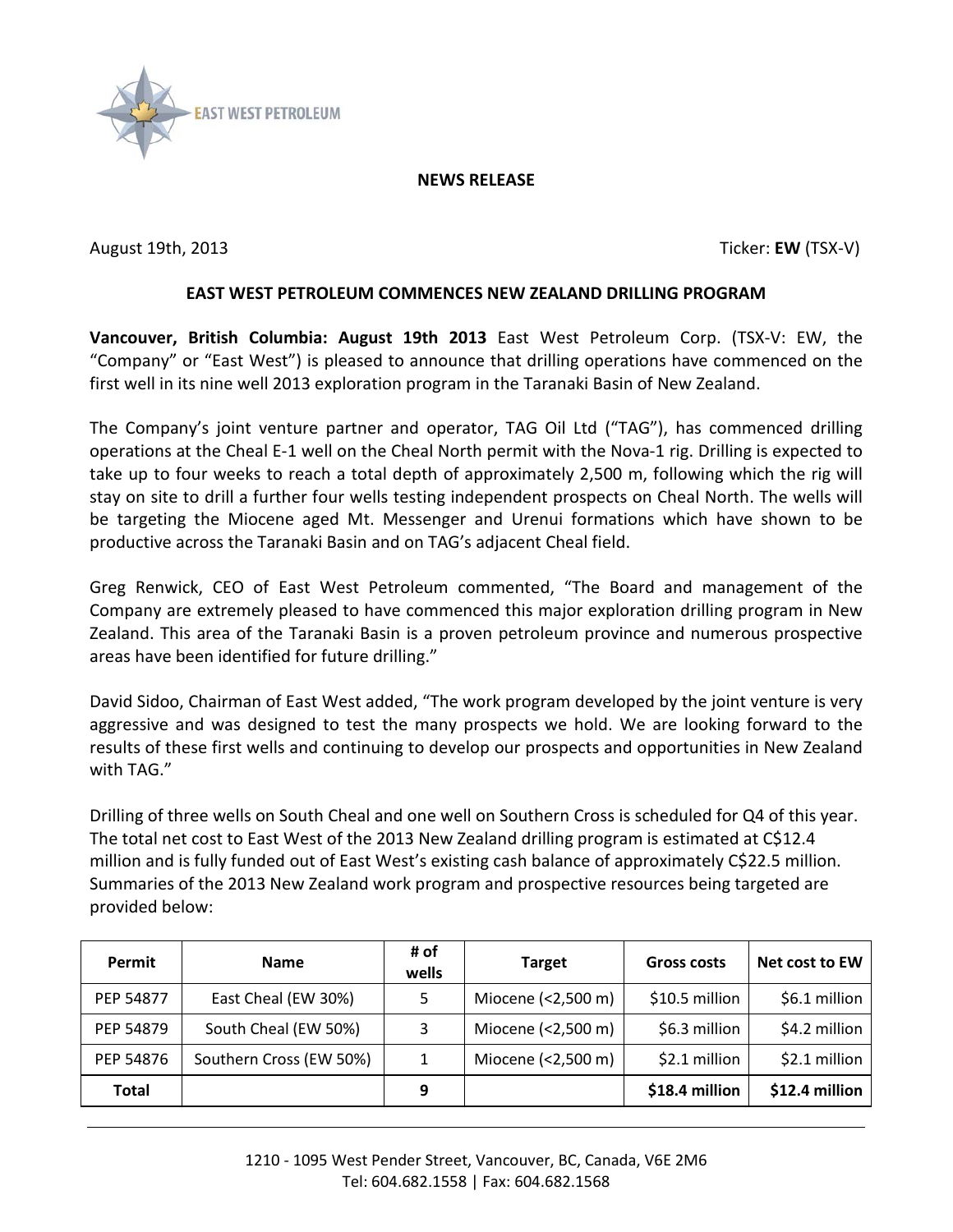|                             |                | EW              | <b>Low (P90)</b> | <b>Best (P50)</b> | <b>High (P10)</b> |
|-----------------------------|----------------|-----------------|------------------|-------------------|-------------------|
| Permit                      | <b>Name</b>    | <b>Interest</b> | <b>Estimate</b>  | <b>Estimate</b>   | <b>Estimate</b>   |
|                             |                | %               | mmbbl            | mmbbl             | mmbbl             |
| 54877 <sup>(1,2)</sup>      | Cheal North    | 30%             | 5.06             | 11.31             | 25.41             |
| 54876 $\overline{^{(1,2)}}$ | Southern Cross | 50%             | 1.04             | 2.21              | 4.6               |
| 54879 $\overline{^{(1,2)}}$ | Cheal South    | 50%             | 1.31             | 3.03              | 6.98              |
| <b>Total</b>                |                |                 | 7.41             | 16.55             | 36.99             |

## **Prospective Resources per Permit**

*Source: TAG Oil*

*Notes:* 

- *(1) The resource estimates in this news release were prepared on nine prospects with an effective date of June, 30, 2013. These estimates have been internally prepared by the Operators' internal qualified reserves evaluator in accordance with NI 51-101 and the Canadian Oil and Gas Evaluations Handbook.*
- *(2) Exploration for hydrocarbons is a speculative venture necessarily involving substantial risk. EW's future success in exploiting and increasing its current reserve base will depend on its ability to explore and then if deemed to be appropriate, develop the above properties that are capable of commercial production. However, there is no assurance that EW's future exploration and development efforts will result in the discovery or development of additional commercial accumulations of oil and natural gas. In addition, even if further hydrocarbons are discovered, the costs of extracting and delivering the hydrocarbons to market and variations in the market price may render uneconomic any discovered deposit. Geological conditions are variable and unpredictable. Even if production is commenced from a well, the quantity of hydrocarbons produced inevitably will decline over time, and production may be adversely affected or may have to be terminated altogether if EW encounters unforeseen geological conditions. EW is subject to uncertainties related to the proximity of any reserves that it may discover to pipelines and processing facilities. It expects that its operational costs will increase proportionally to the remoteness of, and any restrictions on access to, the properties on which any such reserves may be found. Adverse climatic conditions at such properties may also hinder EW's ability to carry on exploration or production activities continuously throughout any given year. The significant positive factors that are relevant to the estimate contained in the resource assessment are:* 
	- *• proven production in close proximity;*
	- *• proven commercial quality reservoirs in close proximity; and*
	- *• oil and gas shows while drilling wells nearby; and*
	- *• nearby infrastructure with excess capacity*
	- *The significant negative factors that are relevant to the estimate contained in the Resource Assessment are:*
	- *• tectonically complex geology could compromise seal potential; and*
	- *• seismic attribute mapping in the Taranaki Basin area can be indicative but not certain in identifying proven resource.*

## **About East West Petroleum Corp.**

East West Petroleum [\(http://www.eastwestpetroleum.ca\)](http://www.eastwestpetroleum.ca/) is a TSX Venture Exchange listed company which was established in 2010 to invest in international oil & gas opportunities. The Company has built an attractive platform of assets covering and area over 1.6 million acres: Three exploration permits adjacent to existing production in the Taranaki Basin of New Zealand with partner TAG OIL (TSX: TAO); four exploration concessions covering 1,000,000 acres in the prolific Pannonian Basin of western Romania with a subsidiary of Russia's GazpromNeft; a joint venture exploration program covering 8,000 gross acres in the San Joaquin Basin of California; an oil-prone exploration block of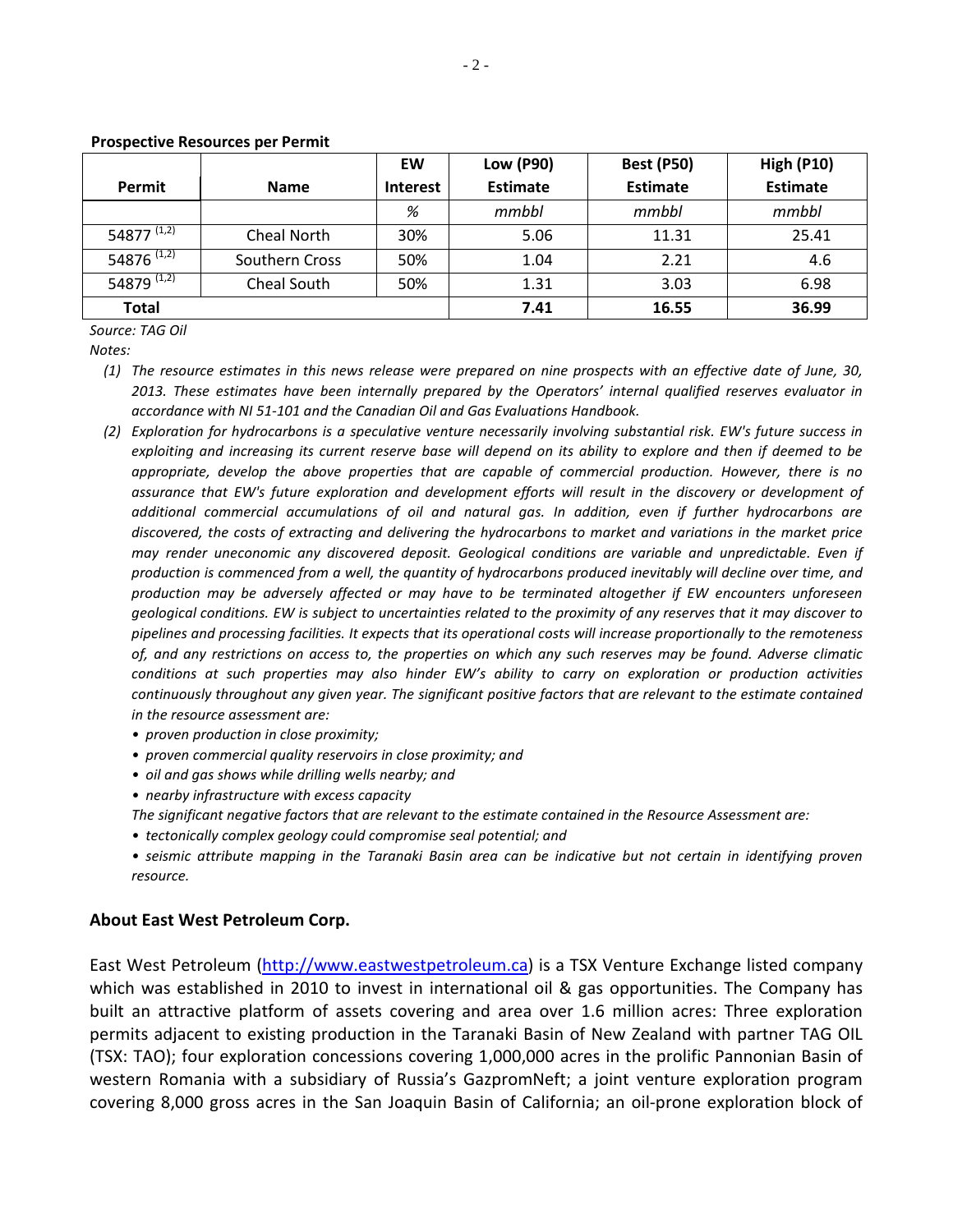100,000 acres in the Assam region of India with the three largest exploration and production Indian firms ONGC, Oil India and GAIL; and a 100% interest in a 500,000 acre exploration block onshore Morocco. The Company is now poised to enter operational phases in Romania, where it will be fully carried by its partner Gazprom-controlled Naftna Industrija Srbije in a seismic and 12-well drilling program now underway and in New Zealand where the Company will be drilling nine wells in 2013. The Company has adequate funds to cover all anticipated seismic and exploratory drilling operations through 2013.

Forward-looking information is subject to known and unknown risks, uncertainties and other factors that may cause the Company's actual results, level of activity, performance or achievements to be materially different from those expressed or implied by such forward-looking information. Such factors include, but are not limited to: the ability to raise sufficient capital to fund exploration and development; the quantity of and future net revenues from the Company's reserves; oil and natural gas production levels; commodity prices, foreign currency exchange rates and interest rates; capital expenditure programs and other expenditures; supply and demand for oil and natural gas; schedules and timing of certain projects and the Company's strategy for growth; competitive conditions; the Company's future operating and financial results; and treatment under governmental and other regulatory regimes and tax, environmental and other laws.

Prospective Resources are those quantities of petroleum estimated, as of a given date, to be potentially recoverable from undiscovered accumulations by application of future development projects. Prospective resources have both an associated chance of discovery and a chance of development. Prospective Resources are further subdivided in accordance with the level of certainty associated with recoverable estimates assuming their discovery and development and may be subclassified based on project maturity. Best estimate resources are considered to be the best estimate of the quantity that will actually be recovered from the accumulation. If probabilistic methods are used, this term is a measure of central tendency of the uncertainty distribution (most likely/mode, P50/median, or arithmetic average/mean). As estimates, there is no certainty that any portion of the resources will be discovered. If discovered, there is no certainty that it will be commercially viable to produce any portion of the resources that the estimated reserves or resources will be recovered or produced.

This list is not exhaustive of the factors that may affect our forward-looking information. These and other factors should be considered carefully and readers should not place undue reliance on such forward-looking information. The Company disclaims any intention or obligation to update or revise forward-looking information, whether as a result of new information, future events or otherwise.

CONTACT:

David Sidoo, Chairman telephone: +1 604 682 1558 fax: +1 604 682 1568

Greg Renwick, President & CEO telephone: +1 972 955 7251 fax: +1 604 683 1585